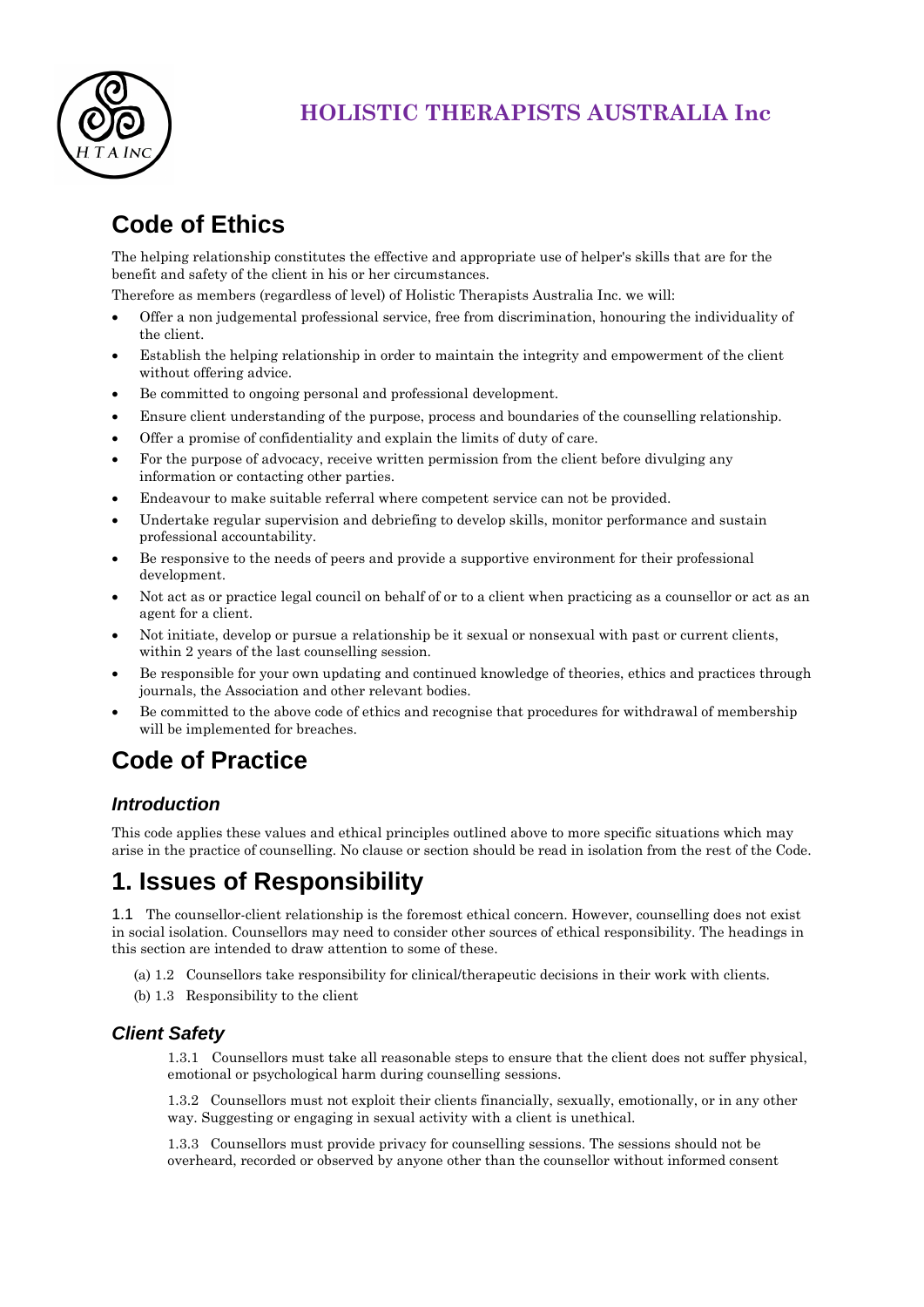from the client. Normally any recording would be discussed as part of the contract. Care must be taken that sessions are not interrupted.

#### *Client self-determination*

1.3.4 In counselling the balance of power is unequal and counsellors must take care not to abuse their power.

1.3.5 Counsellors do not normally act on behalf of their clients. If they do, it will be only at the express request of the client, or else in exceptional circumstances.

1.3.6 Counsellors do not normally give advice.

1.3.7 Counsellors have a responsibility to establish with clients at the outset of counselling the existence of any other therapeutic or helping relationships in which the client is involved and to consider whether counselling is appropriate. Counsellors should gain the client's permission before conferring in any way with other professional workers.

#### *Breaks and Endings*

1.3.8 Counsellors work with clients to reach a recognised ending when clients have received the help they sought or when it is apparent that counselling is no longer helping or when clients wish to end.

1.3.9 External circumstances may lead to endings for other reasons which are not therapeutic. Counsellors must make arrangements for care to be taken of the immediate needs of clients in the event of any sudden and unforeseen endings by the counsellor or breaks to the counselling relationship.

1.3.10 Counsellors should take care to prepare their clients appropriately for any planned breaks from counselling. They should take any necessary steps to ensure the well being of their clients during such breaks.

1.4 Responsibility to other Counsellors

1.4.1 Counsellors must not conduct themselves in their counselling-related activities in ways which undermine public confidence either in their role as a counsellor or in the work of other counsellors.

1.4.2 A counsellor who suspects misconduct by another counsellor which cannot be resolved or remedied after discussion with the counsellor concerned, should implement the Complaints Procedure, doing so without breaches of confidentiality other than those necessary for investigating the complaint.

1.5 Responsibility to Colleagues and Others

1.5.1 Counsellors are accountable for their services to colleagues, employers and funding bodies as appropriate. At the same time they must respect the privacy, needs and autonomy of the client as well as the contract of confidentiality agreed with the client.

1.5.2 No-one should be led to believe that a service is being offered by the counsellor which is not in fact being offered, as this may deprive the client of the offer of such a service elsewhere.

1.5.3 Counsellors must play a demonstrable part in exploring and resolving conflicts of interest between themselves and their employers or agencies, especially where this affects the ethical delivery of counselling to clients.

1.6 Responsibility to the Wider Community Law

1.6.1 Counsellors must take all reasonable steps to be aware of current law as it applies to their counselling practice.

#### 1.7 Resolving Conflicts Between Ethical Priorities

1.7.1 Counsellors may find themselves caught between conflicting ethical principles, which could involve issues of public interest. In these circumstances, they are urged to consider the particular situation in which they find themselves and to discuss the situation with their counselling supervisor and/or other experienced counsellors. Even after conscientious consideration of the salient issues, some ethical dilemmas cannot be resolved easily or wholly satisfactorily.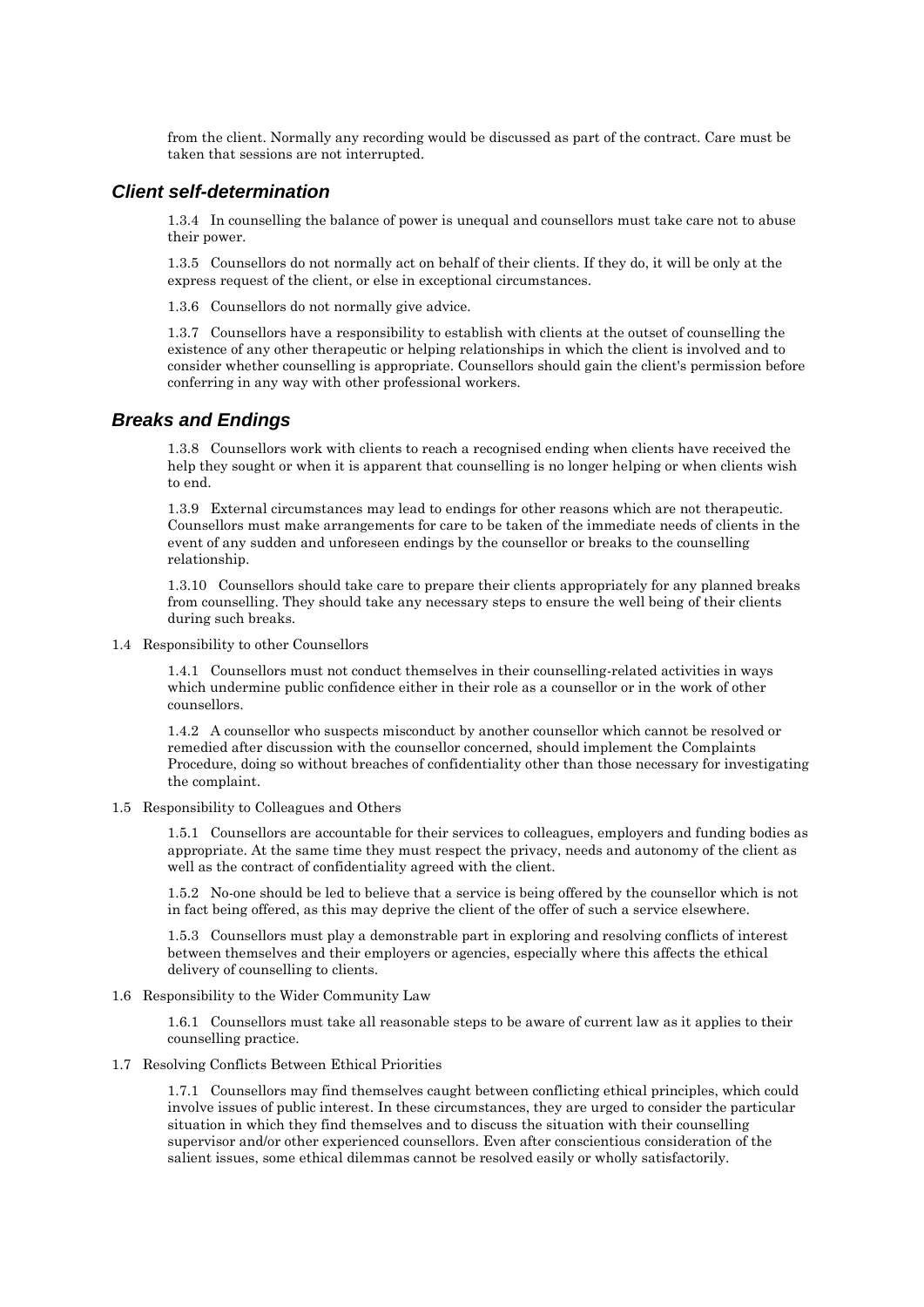# **2. Anti-Discriminatory Practice**

### *Client Respect*

2.1 Counsellors work with clients in ways that affirm both the common humanity and the uniqueness of each individual. They must be sensitive to the cultural context and worldview of the client, for instance whether the individual, family or the community is taken as central.

### *Client Autonomy*

2.2 Counsellors are responsible for working in ways that respect and promote the client's ability to make decisions in the light of his/her own beliefs, values and context.

### *Counsellor Awareness*

2.3 Counsellors are responsible for ensuring that any problems with mutual comprehension due to language, cultural differences or for any other reason are addressed at an early stage. The use of an interpreter needs to be carefully considered at the outset of counselling.

2.4 Counsellors have a responsibility to consider and address their own prejudices and stereotyping attitudes and behaviour and particularly to consider ways in which these may be affecting the counselling relationship and influencing their responses.

## **3. Confidentiality**

3.1 Confidentiality is a means of providing the client with safety and privacy and thus protects client autonomy. For this reason any limitation on the degree of confidentiality is likely to diminish the effectiveness of counselling.

3.2 The counselling contract will include any agreement about the level and limits of confidentiality offered. This agreement can be reviewed and changed by negotiation between counsellor and client. Agreements about confidentiality continue after the client's death unless there are overriding legal or ethical considerations.

3.3 Settings

3.3.1 Counsellors must ensure that they have taken all reasonable steps to inform the client of any limitations to confidentiality that arise within the setting of the counselling work, e.g. updating doctors in primary care, team case discussions in agencies. These are made explicit through clear contracting.

3.3.2 Many settings place additional specific limitations on confidentiality. Counsellors considering working in these settings must think about the impact of such limitations on their practice and decide whether or not to work in such settings.

#### 3.4 Exceptional Circumstances

3.4.1 Exceptional circumstances may arise which give the counsellor good grounds for believing that serious harm may occur to the client or to other people. In such circumstances the client's consent to change in the agreement about confidentiality should be sought whenever possible unless there are also good grounds for believing the client is no longer willing or able to take responsibility for his/her actions. Normally, the decision to break confidentiality should be discussed with the client and should be made only after consultation with the counselling supervisor or if he/she is not available, an experienced counsellor.

3.4.2 Any disclosure of confidential information should be restricted to relevant information, conveyed only to appropriate people and for appropriate reasons likely to alleviate the exceptional circumstances. The ethical considerations include achieving a balance between acting in the best interests of the client and the counsellor's responsibilities to the wider community.

3.4.3 Counsellors hold different views about the grounds for breaking confidentiality, such as potential self-harm, suicide, and harm to others. Counsellors must consider their own views, as they will affect their practice and communicate them to clients and significant others e.g. supervisor, agency.

#### 3.5 Management and Confidentiality

3.5.1 Counsellors should ensure that records of the clients identity are kept separately from any case notes.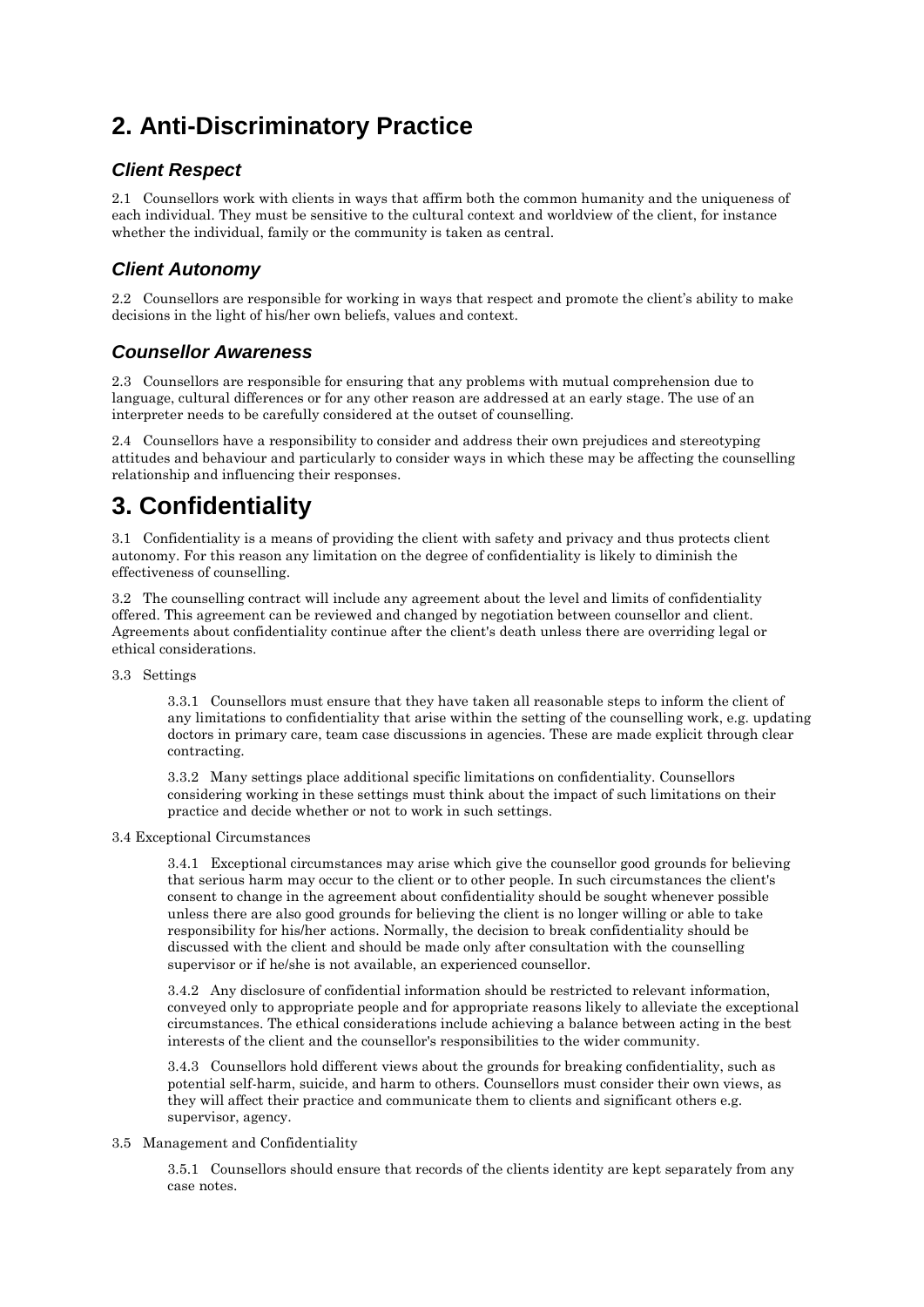3.5.2 Arrangements must be made for the safe disposal of client records, especially in the event of the counsellors incapacity or death.

3.5.3 Care must be taken to ensure that personally identifiable information is not transmitted through overlapping networks of confidential relationships.

3.5.4 When case material is used for case studies, reports or publications the clients informed consent must be obtained wherever possible and their identity must be effectively disguised.

3.5.5 Any discussion about their counselling work between the counsellor and others should be purposeful and not trivialising.

3.5.6 Counsellors must pay particular attention to protecting the identity of clients.

### **4. Contracts**

4.1 Advertising and Public Statements

4.1.1 Counsellors who hold accredited qualifications and who are members of recognised bodies are encouraged to mention this.

4.1.2 All advertising and public statements should be accurate in every particular.

4.1.3 Counsellors should not display an affiliation with an organisation in a manner which falsely implies sponsorship or validation by that organisation.

4.2 Pre-Counselling Information

4.2.1 Any publicity material and all written and oral information should reflect accurately the nature of the service on offer, and the relevant counselling training, qualifications and experience of the counsellor.

4.2.2 Counsellors should take all reasonable steps to honour undertakings made in their precounselling information.

4.3 Contracting with Clients

4.3.1 Counsellors are responsible for reaching agreement with their clients about the terms on which counselling is being offered, including availability, the degree of confidentiality offered, arrangements for the payment of any fees, cancelled appointments and other significant matters. The communication of essential terms and any negotiations should be concluded by having reached a clear agreement before the client incurs any commitment or liability of any kind.

4.3.2 The counsellor has a responsibility to ensure that the client is given a free choice whether or not to participate in counselling. Reasonable steps should be taken in the course of the counselling relationship to ensure that the client is given an opportunity to review the counselling.

4.3.3 Counsellors must avoid conflicts of interest wherever possible. Any conflicts of interest that do occur must be discussed in counselling supervision and where appropriate with the client.

4.3.4 Records of appointments should be kept and clients should be made aware of this. If records of counselling sessions are kept, clients should also be made aware of this. At the clients request information should be given about access to these records, their availability to other people, and the degree of security with which they are kept.

4.3.5 Counsellors must be aware that computer-based records are subject to statutory regulations. It is the counsellors responsibility to be aware of any changes the government may introduce in the regulations concerning the clients right of access to his/her records.

4.3.6 Counsellors are responsible for addressing any client dissatisfaction with the counselling.

## **5. Boundaries**

#### *With Clients*

5.1 Counsellors are responsible for setting and monitoring boundaries throughout the counselling sessions and will make explicit to clients that counselling is a formal and contracted relationship and nothing else.

5.2 The counselling relationship must not be concurrent with a supervisory or training relationship.